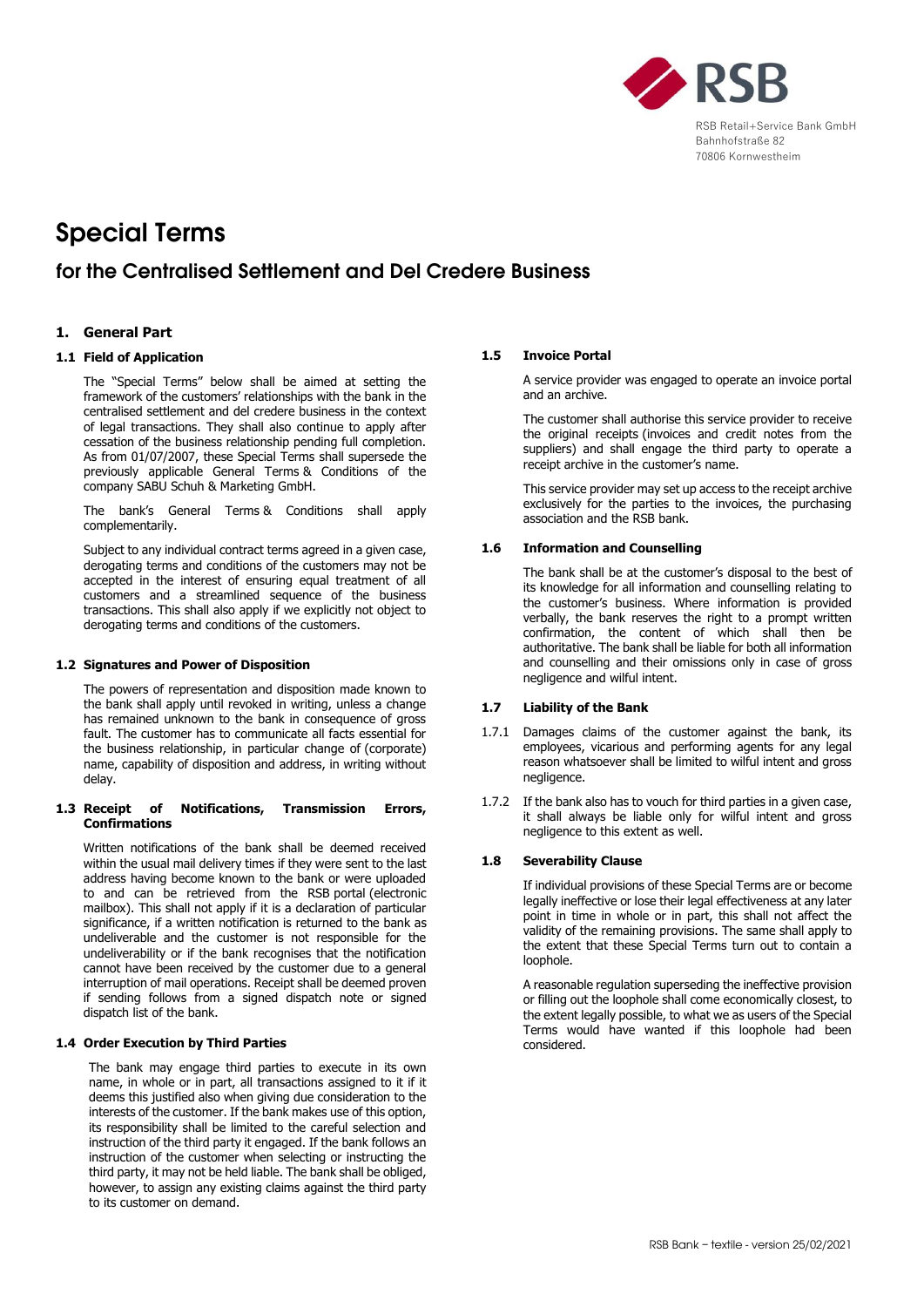# **2. Bases of Clearing Transactions**

#### **2.1 Account Management and Clearance of Accounts**

2.1.1 The bank shall set up a commodity account for the borrower. A current account agreement exists between the customers and the bank. Invoicing, offsetting and balance establishment of any and all invoices and credit notes have been agreed. Unless otherwise agreed, decadic current account periods have been agreed; invoices and credit notes shall be aggregated from the  $6<sup>th</sup>$  to the  $15<sup>th</sup>$ , from the  $16<sup>th</sup>$  to the 25<sup>th</sup> and from the 26<sup>th</sup> to the 5<sup>th</sup> day of each month to the last day of these decades, balanced and notified to the customer by account statement.

> Verifying the balance decadally communicated on the account statement for inaccuracy or incompleteness and notifying the bank under clause 2.1.2 shall be incumbent upon the customer.

2.1.2 The balance shall be deemed acknowledged, unless the customer objects in writing within 10 days from the account statement date.

> Balance acknowledgement shall mean that the individual claims, crediting the services rendered during the period, shall be superseded by the balance claim in terms of an abstract acknowledgement of debt at the end of the decade period.

2.1.3 The customer shall be obliged to regularly disclose the customer's asset and income situation (e.g. annual financial statement documents), to allow inspection of the customer's business records and documents and to provide all information necessary to that end on the bank's demand.

#### **2.2 Payment Handling and Default**

- 2.2.1 The day on which the payment is credited to an account of the bank shall be the payment day.
- 2.2.2 Unless otherwise agreed, the following payment terms shall apply:

| within 10 days | 4% cash discount    |
|----------------|---------------------|
| within 30 days | 2.25% cash discount |
| within 60 days | net.                |

Cash discounting shall imply that older receivables have been settled.

- 2.2.3 If the customer has given the bank a direct debit authorisation, crediting shall be subject to the execution of the collection order. The customer shall waive any chargeback right due to the customer.
- 2.2.4 Bills of exchange and cheques shall always be accepted only on account of performance after prior agreement.
- 2.2.5 If the agreed term of payment is exceeded, default interest shall be charged. Interest shall be billed retrospectively every calendar quarter.
- 2.2.6 If the customer falls behind with a due invoice or receivable of the bank from assumed centralised settlement or the customer's asset situation significantly deteriorates, the bank shall be entitled to withdraw from the contract part not yet performed or to demand cash payment or securing of the commodity for the further deliveries, without any prior setting of a grace period being required.

# **3. Centralised Settlement for Commodity Transactions and Services**

#### **3.1 Centralised Settlement and Del Credere**

- 3.1.1 Centralised Settlement Bases, Legal Relationship to the Contract Supplier
- 3.1.1.1 The bank and the association group cooperating with it jointly concluded contracts with contract suppliers for its customers under which the bank basically assumes the directly-enforceable suretyship (del credere) for all orders placed by the customer with the contract suppliers. The bank further undertook therein to perform the clearing transactions (centralised settlement) with the suppliers via these orders of the customer.
- 3.1.1.2 The suppliers acknowledged that the customers shall be fully exempted towards the contract suppliers at the respective invoice amounts upon payment by the bank. The suppliers' receivables shall hence pass to the bank, with the result that the customer may continue to pay the invoice amount with discharging effect only to the bank as centralised settlement body (under sect. 398 BGB (German Civil Code)).

Since the bank assumes the del credere for all orders already existing towards the contract suppliers as from the customer's admission, even if they have not yet been delivered, the bank is required to be notified of the order total existing on the admission day, divided into contract suppliers, whilst deducting the payments already effected.

- 3.1.1.3 The customers agree to the clearing transactions agreed between the bank and the suppliers. They undertake to pay the invoices received by them from the supplier at the full invoice amount exclusively to the bank, unless any other regulation has been made in writing in the particular individual case.
- 3.1.1.4 Purchases concluded within the del credere transactions shall entail entitlements and obligations only for the relevant customer and the contract supplier. This shall also apply if the order is submitted via the bank.
- 3.1.2 Cessation of the Del Credere Assumption
- 3.1.2.1 The bank shall be entitled to reject the del credere assumption for individual or all orders of the customer, with the customer hence no longer being party to the clearing transactions with the contract suppliers. The relevant customer shall be notified of this measure by the bank without delay, without any reasoning for the rejection being required.
- 3.1.2.2 The balance of each current account managed for the customer shall become due immediately upon receipt of the bank's notification of the exclusion from the centralised settlement.
- 3.1.2.3 The customer shall be obliged to exempt the bank from all obligations assumed for or by order of the customer or, to the extent that this is not possible, provide standard bank collaterals. This shall also apply to existing remaining balances from ongoing business transactions.
- 3.1.2.4 If the contract suppliers draw conclusions for the handling of future orders of the customer from the rejection/cessation of the del credere, the customer may not assert any kind of claims against the bank.